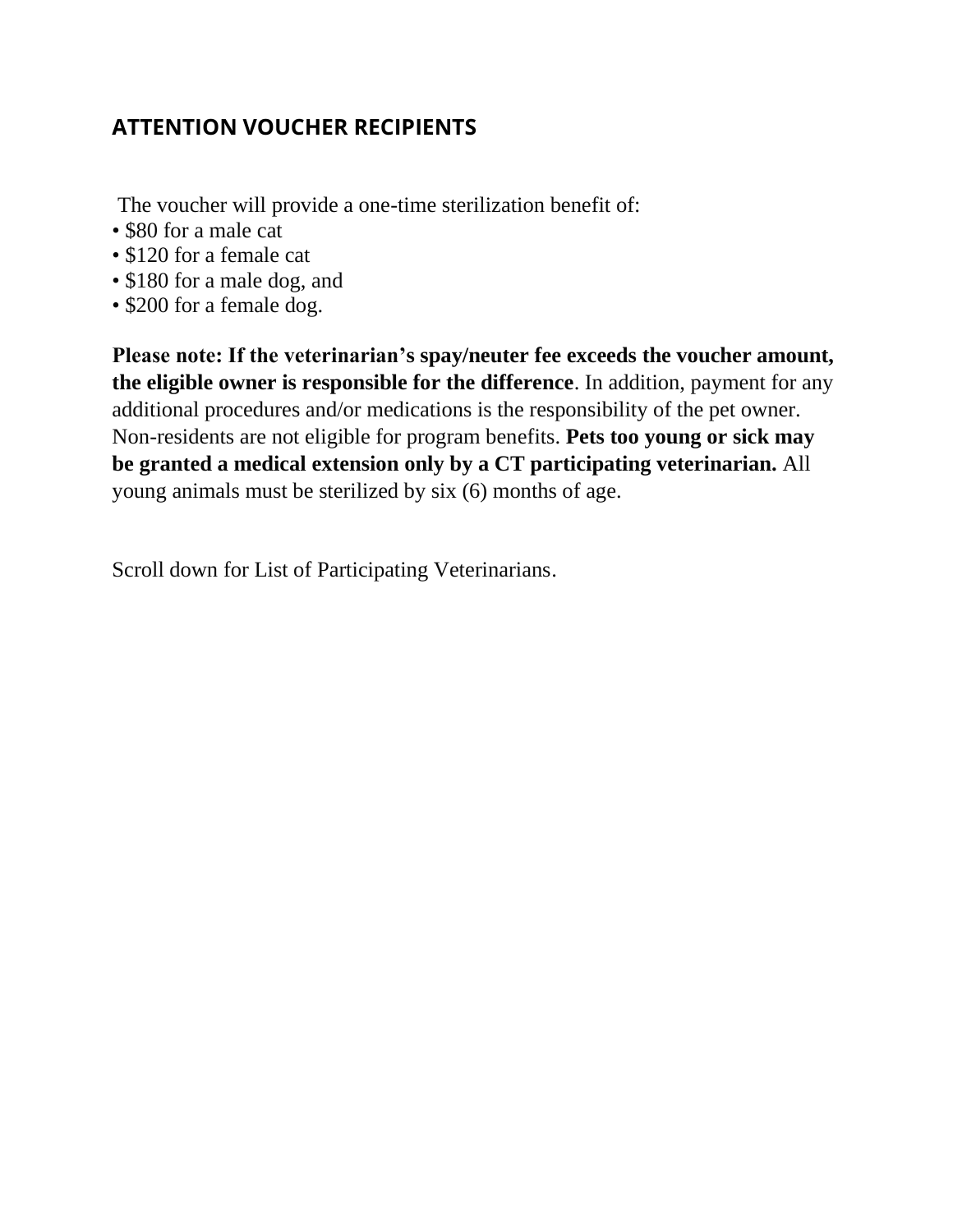**Total Practices: 216 Total Veterinarians: 655**

### **COUNTY: Fairfield**

| City                 | <b>Practice/Facility Name</b>                     | <b>Street Address</b>   | Zip Code | <b>Phone</b>     |
|----------------------|---------------------------------------------------|-------------------------|----------|------------------|
| Bridgeport           | Black Rock Animal Hospital, LLC                   | 2877 Fairfield Avenue   | 06605    | $(203)$ 366-5696 |
| Bridgeport           | <b>Bridgeport Veterinary Hospital</b>             | 2715 Main Street        | 06606    | (203) 334-5548   |
| Bridgeport           | <b>Brookside Veterinary Hospital</b>              | 4540 Main Street        | 06606    | (203) 374-6149   |
| <b>Brookfield</b>    | <b>Brookfield Animal Hospital</b>                 | 329 Federal Road        | 06804    | (203) 775-3679   |
| Danbury              | Noah's Ark Animal Hospital                        | 44 Mill Plain Road      | 06811    | (203) 743-9999   |
| Danbury              | Plumtrees Animal Hospital, LLC                    | 65 Newtown Road         | 06810    | (203) 748-8878   |
| Darien               | <b>VCA Darien Animal Hospital</b>                 | 1302 Post Road          | 06820    | (203) 655-1449   |
| Easton               | Easton Veterinary                                 | 796 Sport Hill Road     | 06612    | (203) 268-3304   |
| Fairfield            | Aristokatz, LLC                                   | 636 Kings Highway East  | 06825    | (203) 690-1099   |
| Fairfield            | Fairfield Veterinary Hospital                     | 55 Ruane Street         | 06824    | (203) 256-1955   |
| Fairfield            | Highway Animal Hospital                           | 555 Kings Highway East  | 06825    | 203-366-6733     |
| Fairfield            | Southport Veterinary Center                       | 2131 Post Road          | 06824    | (203) 259-5295   |
| Monroe               | Monroe Town and Country Veterinary Hospital       | 607 Main Street         | 06468    | $(203)$ 268-8681 |
| <b>New Fairfield</b> | New Fairfield Animal Hospital                     | 28 Route 39, Unit 26    | 06812    | (203) 312-9000   |
| Newtown              | Mt. Pleasant Hospital For Animals                 | 119 Mt. Pleasant Road   | 06470    | (203) 426-8585   |
| Norwalk              | <b>Broad River Animal Hospital</b>                | 89 New Canaan Avenue    | 06850    | (203) 846-3495   |
| Norwalk              | Norwalk Animal Hospital                           | 330 Main Avenue         | 06851    | (203) 847-7757   |
| Norwalk              | Pet Animal Welfare Society                        | 504 Main Street         | 06854    | 203-750-9572     |
| Norwalk              | Strawberry Hill Animal Hospital, LLC              | 350 Westport Avenue     | 06851    | (203) 847-5875   |
| Norwalk              | Value Pet Vet, LLC                                | 17 Park Street          | 06851    | 203-939-9590     |
| Ridgefield           | Redding Veterinary Hospital                       | 235 Ethan Allen Highway | 06877    | (203) 438-3761   |
| Ridgefield           | Ridgefield Animal Hospital                        | 614 Main Street         | 06877    | (203) 431-4444   |
| Sandy Hook           | Berkshire Veterinary Hospital                     | 1 Toddy Hill Road       | 06482    | (203) 426-4222   |
| Shelton              | Countryside Veterinary Hospital, Comm. Vet. Prtnr | 374 Leavenworth Road    | 06484    | (203) 929-0500   |
| Shelton              | <b>Shelton Veterinary Center</b>                  | 560 Huntington Street   | 06484    | (203) 929-7297   |
| South Norwalk        | Norwalk Veterinary Hospital                       | 726 Connecticut Avenue  | 06854    | (203) 838-8421   |
| Stamford             | Just Cats Veterinary Hospital                     | 1029 East Main Street   | 06902    | (203) 327-7220   |
| Stamford             | Rippowam Animal Hospital, Inc.                    | 888 High Ridge Rd.      | 06905    | 203-329-8811     |
| Stamford             | Stamford Veterinary Center, PC                    | 633 Hope Street         | 06907    | (203) 817-0440   |
| Stamford             | VCA Davis Animal Hospital                         | 2053 West Main Street   | 06902    | (203) 327-0300   |
| Stratford            | Nutmeg Spay/Neuter Clinic                         | 626 Surf Avenue         | 06615    | $(203)$ 690-1550 |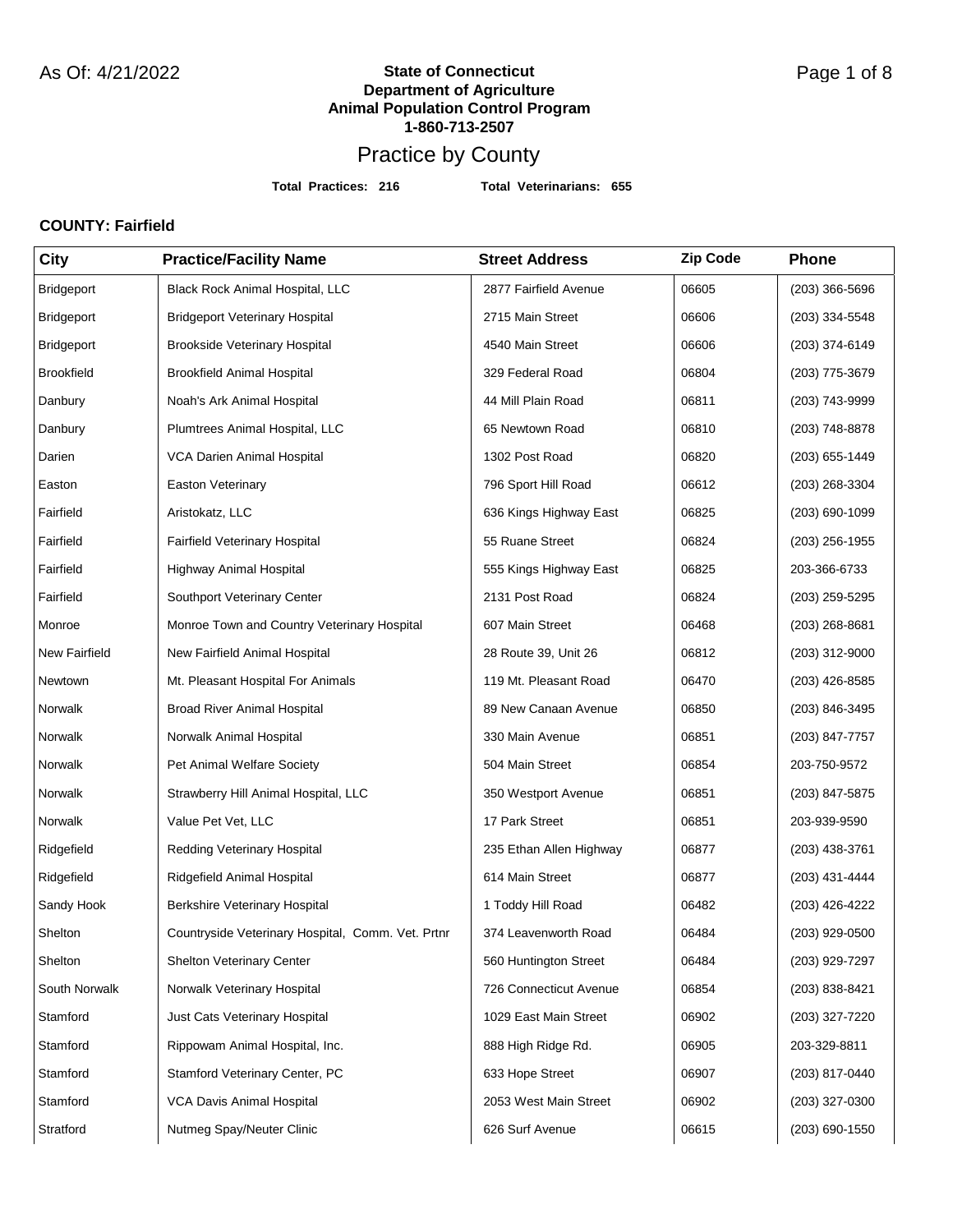#### **State of Connecticut** As Of: 4/21/2022 Page 2 of 8 **Department of Agriculture Animal Population Control Program 1-860-713-2507**

## Practice by County

**Total Practices: 216 Total Veterinarians: 655**

### **COUNTY: Fairfield**

| <b>City</b> | <b>Practice/Facility Name</b>                 | <b>Street Address</b> | <b>Zip Code</b> | <b>Phone</b>   |
|-------------|-----------------------------------------------|-----------------------|-----------------|----------------|
| Stratford   | Oronoque Veterinary Services, LLC             | 88 Ryders Lane        | 06614           | (203) 378-5229 |
| Stratford   | Shakespeare Veterinary Hospital               | 47 Nichols Avenue     | 06614           | (203) 378-8276 |
| Stratford   | The Pet Hospital of Stratford                 | 1185 Linden Avenue    | 06615           | (203) 381-9488 |
| Trumbull    | Home Veterinary Services, LLC                 | 37 Church Hill Rd.    | 06611           | (203) 261-7387 |
| Trumbull    | Mobile Veterinary Clinic-Trumbull             | 165 Monroe Turnpike   | 06611           | (203) 261-9223 |
| Trumbull    | <b>Trumbull Animal Hospital</b>               | 6537 Main Street      | 06611           | (203) 268-6231 |
| Westport    | Poster Animal Hospital                        | 1677 Post Road East   | 06880           | (203) 259-3647 |
| Westport    | Schulhof Animal Hospital, LLC                 | 199 Post Road West    | 06880           | (203) 226-1231 |
| Westport    | <b>Westport Animal Hospital</b>               | 814 Post Road East    | 06880           | (203) 227-4117 |
| Wilton      | Cannondale Animal Clinic                      | 481 Danbury Road      | 06897           | (203) 834-8855 |
| Wilton      | South Wilton Veterinary Group/Pet Care Center | 51 Danbury Road       | 06897           | (203) 762-2002 |

### **COUNTY: Hartford**

| City                 | <b>Practice/Facility Name</b>                      | <b>Street Address</b>   | <b>Zip Code</b> | <b>Phone</b>   |
|----------------------|----------------------------------------------------|-------------------------|-----------------|----------------|
| Avon                 | Animal General, Pet Vet Care Center                | 296 Country Club Road   | 06001           | (860) 673-4000 |
| Avon                 | Avon Veterinary Clinic                             | 328 West Main Street    | 06001           | (860) 678-1122 |
| <b>Berlin</b>        | Compassionate Care Veterinary Hospital             | 1088 Berlin Turnpike    | 06037           | (860) 438-7597 |
| <b>Berlin</b>        | Silver Lake Animal Hospital                        | 2762 Berlin Turnpike    | 06037           | (860) 828-4717 |
| <b>Bristol</b>       | <b>Chippens Hill Veterinary Hospital</b>           | 595 Clark Avenue        | 06010           | (860) 583-9271 |
| <b>Bristol</b>       | <b>VCA Bristol Animal Hospital</b>                 | 865 Terryville Avenue   | 06010           | (860) 583-4641 |
| Canton               | <b>Canton Animal Hospital</b>                      | 198 Albany Turnpike     | 06019           | (860) 693-9300 |
| Canton               | Roaring Brook Veterinary Hospital                  | 60 Lovely Street        | 06019           | (860) 693-0214 |
| <b>East Hartford</b> | POA SPAY!                                          | 144 Main Street, Unit E | 06118           | (860) 206-7922 |
| <b>East Hartford</b> | Vet For Pet Animal Clinic                          | 765 Main Street         | 06108           | (860) 216-5342 |
| East Windsor         | <b>Connecticut Mobile Veterinary Services, LLC</b> | 6 Newberry Road         | 06088           | (860) 682-0354 |
| Enfield              | Enfield Animal Hospital, Inc.                      | 26 Oliver Road          | 06082           | (860) 745-1619 |
| Farmington           | <b>Advanced Veterinary Care</b>                    | 376 Scott Swamp Road    | 06032           | (860) 677-0309 |
| Farmington           | <b>Farmington Animal Hospital</b>                  | 204 Farmington Avenue   | 06032           | (860) 677-4400 |
| Glastonbury          | Beckett & Associates Veterinary Services, LLC      | 1269 Main Street        | 06033           | (860) 659-0848 |
| Glastonbury          | <b>Glastonbury Animal Hospital</b>                 | 55 Grove Street         | 06033           | (860) 633-8394 |
| Glastonbury          | <b>Glastonbury Veterinary Hospital</b>             | 121 Pratt Street        | 06033           | (860) 633-3588 |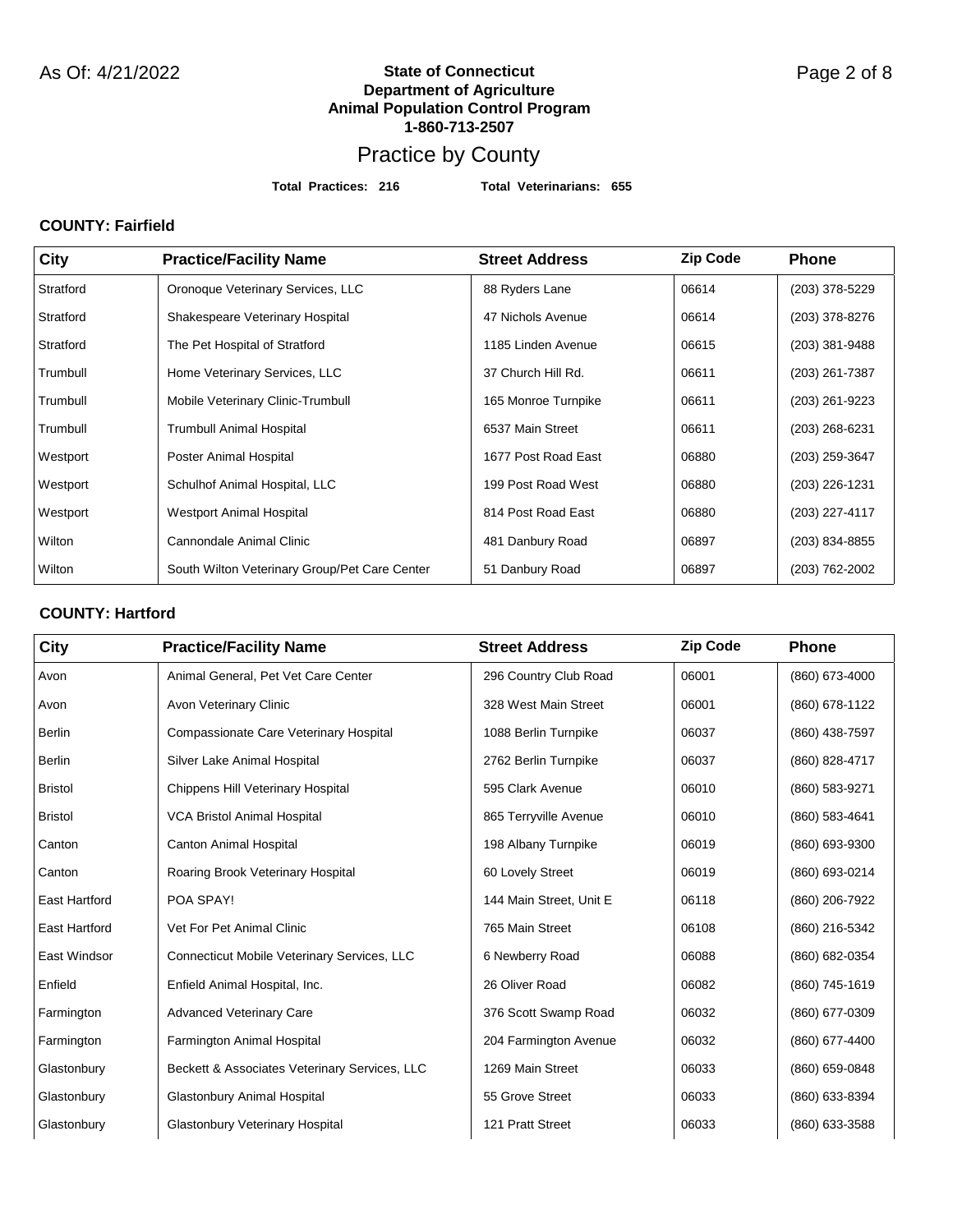**Total Practices: 216 Total Veterinarians: 655**

### **COUNTY: Hartford**

| City                 | <b>Practice/Facility Name</b>                      | <b>Street Address</b>    | <b>Zip Code</b> | Phone          |
|----------------------|----------------------------------------------------|--------------------------|-----------------|----------------|
| Granby               | Salmon Brook Veterinary Hospital                   | 136 Salmon Brook Street  | 06035           | (860) 653-7238 |
| Kensington           | Animal Hospital of Berlin (VetCor of Kensington)   | 369 D New Britain Road   | 06032           | (860) 828-1770 |
| Manchester           | <b>Connecticut Feline Medicine and Surgery</b>     | 95 Avery Street          | 06042           | (860) 432-3600 |
| Marlborough          | Marlborough Animal Hospital                        | 212 E. Hampton Road      | 06447           | (860) 295-8381 |
| Marlborough          | Marlborough Bird & Animal Hospital                 | 21 South Main Street     | 06447           | (860) 295-1595 |
| Newington            | Fox Memorial Clinic-CT Humane Society              | 701-B Russell Road       | 06111           | (860) 594-4503 |
| Newington            | Hartford Veterinary Hospital                       | 2300 Berlin Turnpike     | 06111           | (860) 666-1447 |
| Plantsville          | Mountain Lore Animal Hospital                      | 765 South End Road       | 06479           | (860) 276-8553 |
| Rocky Hill           | Animal Hospital of Rocky Hill                      | 588 Cromwell Avenue      | 06067           | (860) 563-1027 |
| Rocky Hill           | Catzablanca Cat Clinic and Hospital                | 1940 Silas Deane Highway | 06067           | (860) 721-6369 |
| Simsbury             | Hopmeadow Animal Hospital                          | 235 Hopmeadow Street     | 06089           | (860) 658-1931 |
| Simsbury             | <b>Simsbury Veterinary Hospital</b>                | 1450 Hopmeadow Street    | 06070           | (860) 658-5126 |
| South Windsor        | South Windsor Veterinary Clinic                    | 69 Oakland Road          | 06074           | (860) 644-3224 |
| South Windsor        | VCA-Valley Animal Hospital #360                    | 39 Patria Road           | 06074           | (860) 528-2178 |
| Southington          | Southington Veterinary Associates, LLC             | 35 Darling Street        | 06489           | (860) 621-9328 |
| Suffield             | River Valley Animal Center, LLC                    | 616 South Street         | 06078           | (860) 370-5277 |
| Suffield             | Suffield Veterinary Clinic                         | 577 E. St. South         | 06078           | (860) 668-4041 |
| West Hartford        | <b>Petcare Veterinary Services</b>                 | 64 Raymond Road          | 06107           | (860) 232-6060 |
| <b>West Hartford</b> | Veterinary Specialists of CT-Pet Partners of W. H. | 993 North Main Street    | 06117           | (860) 236-3273 |
| Wethersfield         | Beaver Brook Animal Hospital                       | 434 Silas Deane Hwy.     | 06109           | (860) 757-3346 |
| Wethersfield         | Double A Veterinary Hospital                       | 106 Nott Street          | 06109           | (860) 529-0668 |
| Windsor              | Windsor Animal Clinic, Inc.                        | 46 Poquonock Avenue      | 06095           | 860-688-4969   |

#### **COUNTY: Litchfield**

| City                 | <b>Practice/Facility Name</b>               | <b>Street Address</b>       | <b>Zip Code</b> | <b>Phone</b>   |
|----------------------|---------------------------------------------|-----------------------------|-----------------|----------------|
| <b>Bantam</b>        | Bantam Lake Animal Hospital                 | 180 Bantam Lake Road/POB 69 | 06750           | (860) 567-8369 |
| <b>Bantam</b>        | Northwest Corner Veterinary Hospital        | 646 Bantam Road             | 06750           | (860) 567-0766 |
| <b>Bethlehem</b>     | <b>Gold Coast Mobile Veterinary Service</b> | 80 Town Line Hwy. North     | 06751           | (203) 727-8600 |
| <b>Falls Village</b> | Sand Road Animal Hospital                   | 136 Sand Road               | 06031           | (860) 824-5223 |
| Goshen               | Dr. Brown's Cat Spay Neuter Clinic          | 6 Tyler Heights Ext         | 06756           | (860) 205-0035 |
| Harwinton            | Litchfield Hills Veterinary Hospital        | 172 Litchfield Road         | 06791           | (860) 485-1978 |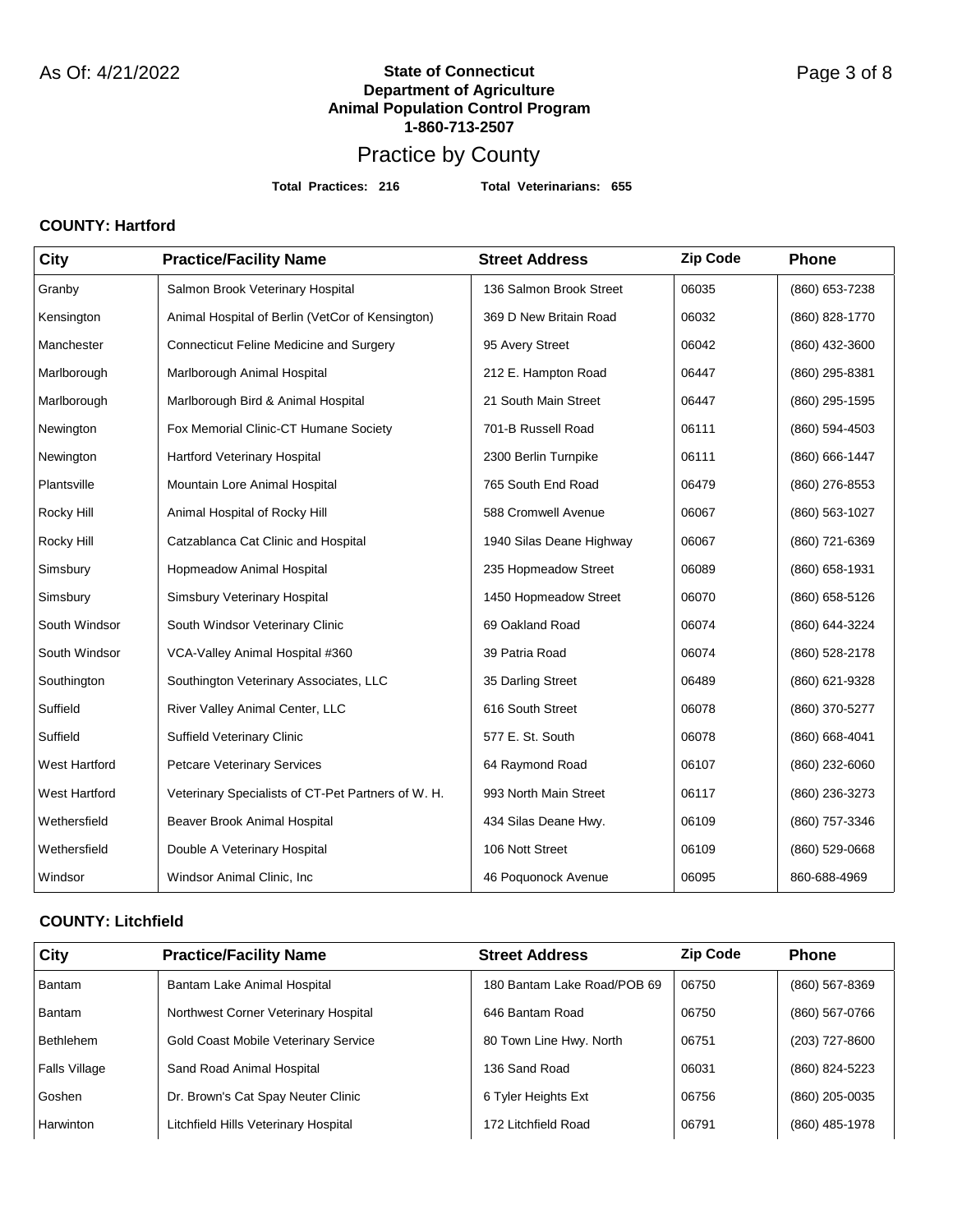#### **State of Connecticut Department of Agriculture Animal Population Control Program 1-860-713-2507** As Of: 4/21/2022 **Page 4 of State of Connecticut** As Of: 4/21/2022

## Practice by County

**Total Practices: 216 Total Veterinarians: 655**

### **COUNTY: Litchfield**

| City               | <b>Practice/Facility Name</b>                 | <b>Street Address</b>          | <b>Zip Code</b> | <b>Phone</b>     |
|--------------------|-----------------------------------------------|--------------------------------|-----------------|------------------|
| Litchfield         | Litchfield Veterinary Hospital                | PO Box 1027/289 Torrington Ro  | 06759           | (860) 567-1622   |
| <b>New Milford</b> | Candlewood Animal Hospital                    | 117 Kent Road                  | 06776           | (860) 355-3008   |
| <b>New Milford</b> | New Milford Animal Hospital                   | 2 Sega Drive                   | 06776           | (860) 354-3316   |
| New Preston        | Aspetuck Animal Hospital (RB Aspetuck AH LLC) | 78 New Milford Turnpike        | 06777           | (860) 868-2973   |
| Roxbury            | Roxbury Animal Clinic                         | 156 Baker Road                 | 06783           | (860) 354-8612   |
| Sharon             | Bee Tree Veterinary Clinic, LLC               | 13 West Main Street            | 06069           | $(860)$ 364-0008 |
| Sharon             | Sharon Veterinary Clinic                      | 414 Cornwall Bridge Road       | 06069           | (860) 364-0058   |
| Torrington         | Torrington Animal Hospital - VETCOR           | 765 East Main Street           | 06790           | (860) 489-4231   |
| Watertown          | Stone Veterinary Hospital, LLC                | 51 Depot Street Unit 501       | 06795           | (860) 945-9339   |
| Watertown          | Watertown Veterinary Hospital, LLC            | 673 Litchfield Road            | 06795           | (860) 274-9651   |
| Woodbury           | Davis Companion Animal Hospital, LLC          | 127 Main Street North, Suite G | 06798           | (203) 263-8866   |
| Woodbury           | Middle Quarter Animal Hospital                | 726 Main Street South          | 06498           | (203) 263-4772   |
| Woodbury           | Sherman Hill Animal Hospital, P.C.            | 431 Sherman Hill Road          | 06798           | (203) 263-4222   |
| Woodbury           | <b>Woodbury Veterinary Clinic</b>             | 1188 Main Street South         | 06798           | (203) 263-3232   |

#### **COUNTY: Middlesex**

| <b>City</b>  | <b>Practice/Facility Name</b>         | <b>Street Address</b>      | <b>Zip Code</b> | <b>Phone</b>     |
|--------------|---------------------------------------|----------------------------|-----------------|------------------|
| Chester      | VetCor of Chester, LLC                | 264 Middlesex Avenue       | 06412           | (860) 526-5313   |
| Clinton      | <b>Clinton Veterinary Hospital</b>    | 93 Old Post Road           | 06413           | (860) 669-5721   |
| Clinton      | Shoreline Animal Hospital             | 18 West Main Street        | 06413           | (860) 669-9374   |
| Cromwell     | <b>VCA-Cromwell Animal Hospital</b>   | 547 Main Street            | 06416           | (860) 635-1979   |
| Deep River   | Deep River Animal Hospital            | 171 Winthrop Road          | 06417           | (860) 526-8387   |
| Durham       | Durham Veterinary Hospital            | 178 Parmelee Hill Road     | 06422           | (860) 349-3485   |
| East Haddam  | East Haddam Veterinary Clinic         | 105 Town Street            | 06423           | (860) 873-8673   |
| Essex        | <b>Essex Veterinary Hospital</b>      | 114 Westbrook Road         | 06426           | (860) 767-7976   |
| Higganum     | Higganum Veterinary Clinic            | POB 598 / 92 Saybrook Road | 06441           | (860) 345-3366   |
| Killingworth | Veterinary Associates of Killingworth | 208 Route 81               | 06419           | $(860)$ 663-3003 |
| Middletown   | Pieper Olson Veterinary Hospital      | 730 Randolph Road          | 06457           | (860) 347-1122   |
| Middletown   | Pieper-Olson Berlin Street            | 150 Berlin Street          | 06457           | (860) 346-0837   |
| Moodus       | Moodus Veterinary Practice, LLC       | 5 Grist Mill Road          | 06469           | (860) 733-0411   |
| Old Saybrook | Saybrook Veterinary Hospital          | 807 Middlesex Turnpike     | 06475           | (860) 388-9681   |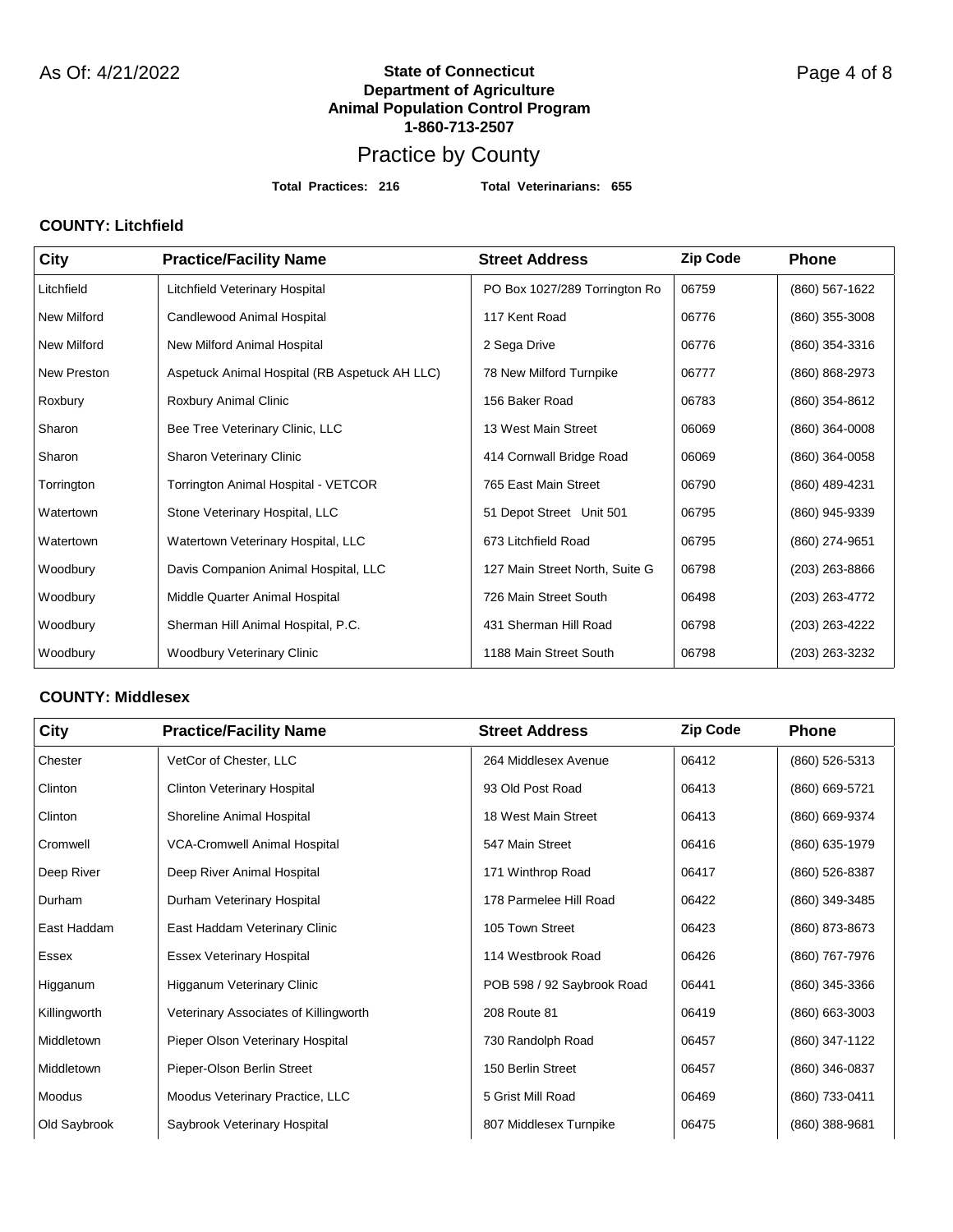#### **State of Connecticut** As Of: 4/21/2022 Page 5 of 8 **Department of Agriculture Animal Population Control Program 1-860-713-2507**

## Practice by County

**Total Practices: 216 Total Veterinarians: 655**

### **COUNTY: Middlesex**

| <b>City</b>      | <b>Practice/Facility Name</b>     | <b>Street Address</b>        | <b>Zip Code</b> | <b>Phone</b>   |
|------------------|-----------------------------------|------------------------------|-----------------|----------------|
| Portland         | Portland Veterinary Hospital, LLC | 455 Portland-Cobalt Road     | 06480           | (860) 342-3399 |
| <b>Westbrook</b> | <b>TEAM Mobile Feline Unit</b>    | POB 591/1201 Boston Post Rd. | 06498           | (888) 367-8326 |

#### **COUNTY: N/A**

| City | <b>Practice/Facility Name</b> | <b>Street Address</b> | <b>Zip Code</b> | <b>Phone</b>     |
|------|-------------------------------|-----------------------|-----------------|------------------|
| N/A  | Non-Participating Practice    | N/A                   | 00000           | $(000)$ 000-0000 |

### **COUNTY: New Haven**

| City                | <b>Practice/Facility Name</b>               | <b>Street Address</b>         | <b>Zip Code</b> | Phone            |
|---------------------|---------------------------------------------|-------------------------------|-----------------|------------------|
| Ansonia             | Ansonia Westfield Veterinary Hospital       | 10 Westfield Avenue           | 06401           | (203) 735-8634   |
| <b>Beacon Falls</b> | Beacon Falls Animal Hospital, LLC           | 45 Pines Bridge Road          | 06403           | (203) 828-6686   |
| Bethany             | Bethany Veterinary Hospital, LLC            | 782 Amity Road                | 06524           | (203) 393-3650   |
| Bethany             | Country Companions Veterinary Services, LLC | 116 Old Amity Road            | 06524           | (203) 393-7387   |
| <b>Branford</b>     | Branford Veterinary Hospital, LLC           | 125 North Branford Rd.        | 06405           | (203) 488-3949   |
| <b>Branford</b>     | East Shore Animal Hospital                  | 50 North Main Street          | 06405           | $(203)$ 488-1686 |
| <b>Branford</b>     | Lakes Veterinary Services, LLC              | 201 East Main Street          | 06405           | (203) 481-1394   |
| Cheshire            | VCA Antech-Cheshire Animal Hospital         | 1572 South Main Street        | 06410           | (203) 272-3266   |
| Derby               | River Valley Veterinary Hospital            | 88 Sodom Lane                 | 06418           | (203) 257-1785   |
| Derby               | Veterinary Associates of Derby              | 380 New Haven Avenue          | 06418           | (203) 734-2007   |
| East Haven          | East Haven Veterinary Hospital              | 222 Main Street               | 06512           | (203) 469-6531   |
| East Haven          | Shore Haven Veterinary Hospital             | 47 Frontage Road              | 06512           | (203) 469-6531   |
| Guilford            | <b>Guilford Animal Medical Center</b>       | 1795 Boston Post Road         | 06437           | (203) 453-0375   |
| Guilford            | Guilford Veterinary Hospital, LLP           | 81 Saw Mill Road              | 06437           | (203) 453-2707   |
| Guilford            | Pet's Friend Animal Hospital                | 2477 Boston Post Road         | 06437           | $(203)$ 453-4333 |
| Hamden              | Merryfield Animal Hospital                  | 625 Shepard Avenue            | 06514           | (203) 281-3811   |
| Hamden              | Mt. Carmel Veterinary Hospital              | 3320 Whitney Avenue           | 06518           | (203) 281-7532   |
| Hamden              | Spring Glen Animal Hospital                 | 1632 Whitney Avenue           | 06517           | (203) 248-2104   |
| Madison             | Hammonasset Veterinary Clinic               | 117 Cottage Road              | 06443           | (203) 245-3434   |
| Madison             | Madison Veterinary Hospital                 | POB 4037/1260 Durham Rd.      | 06443           | (203) 421-3300   |
| Meriden             | Meriden Animal Hospital, LLC                | 607 East Main Street          | 06450           | $(203)$ 235-1131 |
| Middlebury          | <b>Embrace Animal Hospital</b>              | 1556 Straits Turnpike         | 06762           | 203-528-3933     |
| Middlebury          | Middlebury Animal Hospital                  | PO Box 266, 52 Turnpike Drive | 06762           | (203) 758-1708   |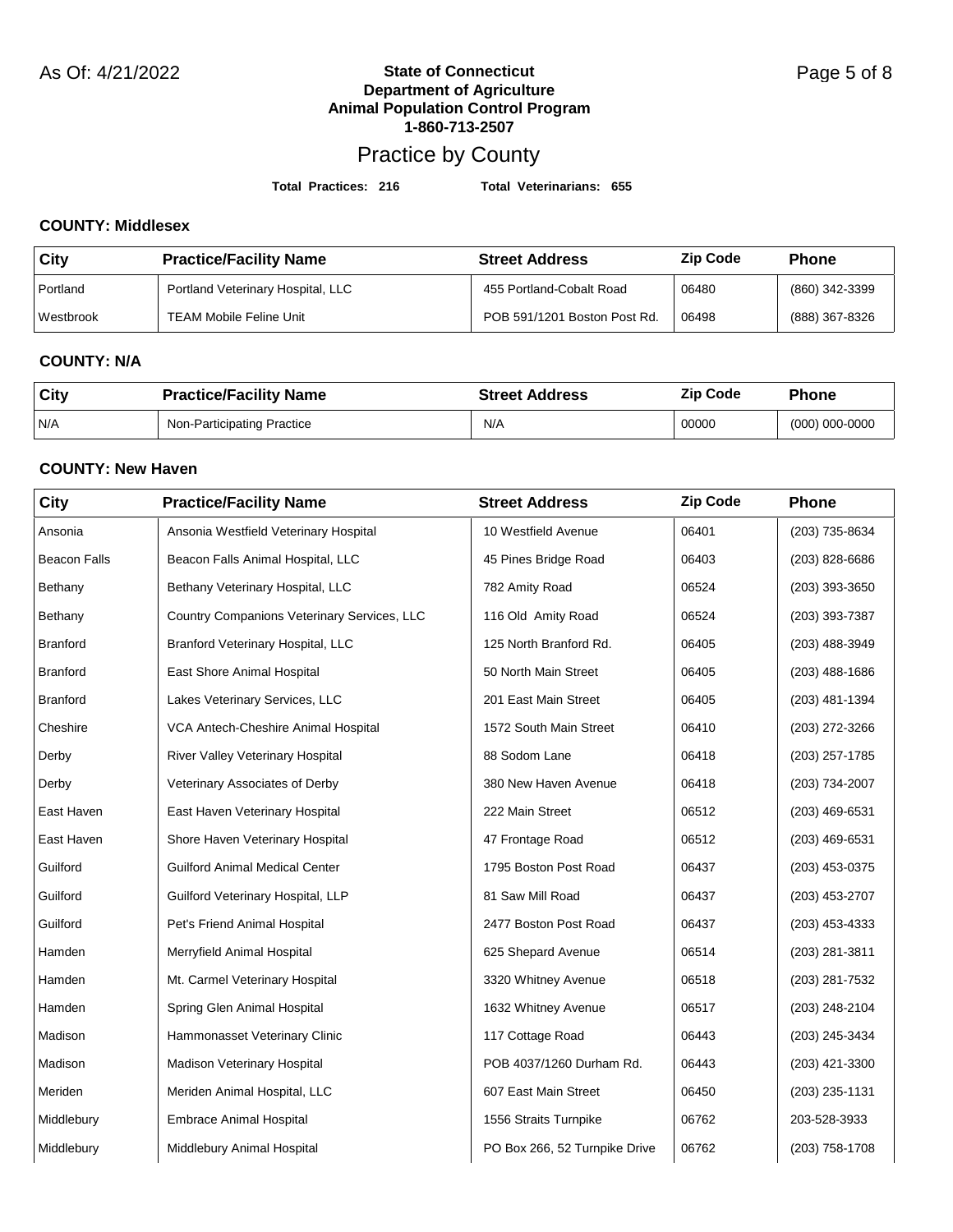**Total Practices: 216 Total Veterinarians: 655**

### **COUNTY: New Haven**

| <b>City</b>    | <b>Practice/Facility Name</b>                   | <b>Street Address</b>    | <b>Zip Code</b> | <b>Phone</b>     |
|----------------|-------------------------------------------------|--------------------------|-----------------|------------------|
| Milford        | Animal Clinic of Milford                        | 100 Gulf Street          | 06460           | (203) 882-8311   |
| Milford        | Companion Animal Hospital of Milford            | 100 Lansdale Avenue      | 06460           | (203) 882-1100   |
| Milford        | Milford Animal Hospital, P.C.                   | 256 Cherry Street        | 06460           | (203) 878-7471   |
| Milford        | Mobile Veterinary Clinic-Milford, LLC           | 525 Boston Post Road     | 06460           | $(203)$ 874-1000 |
| Milford        | <b>Silver Sands Veterinary Center</b>           | 17 Seemans Lane          | 06460           | (203) 877-3221   |
| Milford        | Snowflake Pet Center                            | 1 Rowe Avenue            | 06461           | (203) 878-3117   |
| Naugatuck      | Beacon Valley Animal Hospital                   | 772 Prospect Street      | 06770           | (203) 723-5005   |
| Naugatuck      | Pet Partners of Naugatuck /Naugatuck Vet. Hosp. | 562 B Rubber Avenue      | 06770           | (203) 723-7187   |
| New Haven      | Veterinary Associates of Westville              | 1292 Whalley Avenue      | 06515           | $(203)$ 387-6648 |
| New Haven      | Veterinary Wellness Center of New Haven         | 686 State St.            | 06511           | (203) 867-5181   |
| North Branford | Pet-Shield-North Branford-Vetcor                | 2033 Foxon Road          | 06471           | (203) 481-1492   |
| North Branford | Veterinary Associates of N. Branford            | 2364 Route 80            | 06471           | (203) 481-4238   |
| North Haven    | Central Hospital For Veterinary Med             | 4 Devine Street          | 06473           | (203) 865-0878   |
| North Haven    | Montowese Veterinary Clinic PLLC                | 101 Quinnipiac Ave.      | 06473           | (203) 562-9896   |
| North Haven    | North Haven Animal Hospital                     | 386 Washington Avenue    | 06473           | (203) 239-5365   |
| North Haven    | Ridgehill Animal Hospital, P.C.                 | 430 State Street         | 06473           | (203) 288-3307   |
| Orange         | Orange Veterinary Hospital                      | 356 Boston Post Road     | 06477           | (203) 795-6091   |
| Orange         | Post Road Veterinary Clinic                     | 321 Dogburn Lane         | 06477           | (203) 795-1241   |
| Seymour        | Ansonia Seymour Veterinary Hospital, LLC        | 876 S Main Street        | 06483           | (203) 735-9915   |
| Wallingford    | Heritage Animal Hospital                        | 71 North Turnpike Road   | 06492           | (203) 269-8862   |
| Wallingford    | Yalesville Veterinary Hospital                  | 322 Church Street        | 06492           | $(203)$ 265-1646 |
| West Haven     | Angel Animal Hospital                           | 333 Elm Street           | 06516           | (203) 934-3536   |
| West Haven     | <b>Elm Veterinary Clinic</b>                    | 93 Bull Hill Road        | 06516           | (203) 934-5295   |
| West Haven     | Veterinary Care Everywhere, Inc.                | 109 Skyline Drive        | 06516           | 800-533-1898     |
| West Haven     | West Haven Animal Clinic                        | 959 Campbell Avenue      | 06516           | (203) 934-3528   |
| Wolcott        | <b>Wolcott Veterinary Clinic, PC</b>            | 400 Center Street        | 06716           | (203) 879-4641   |
| Woodbridge     | Woodbridge Veterinary Hospital, Inc.            | 1746 Litchfield Turnpike | 06525           | (203) 387-0113   |

### **COUNTY: New London**

| City   | <b>Practice/Facility Name</b> | <b>Street Address</b> | <b>Zip Code</b> | <b>Phone</b> |
|--------|-------------------------------|-----------------------|-----------------|--------------|
| Bozrah | Norwich Veterinary Hospital   | 439 Salem Turnpike    | 06334           | 860-889-1387 |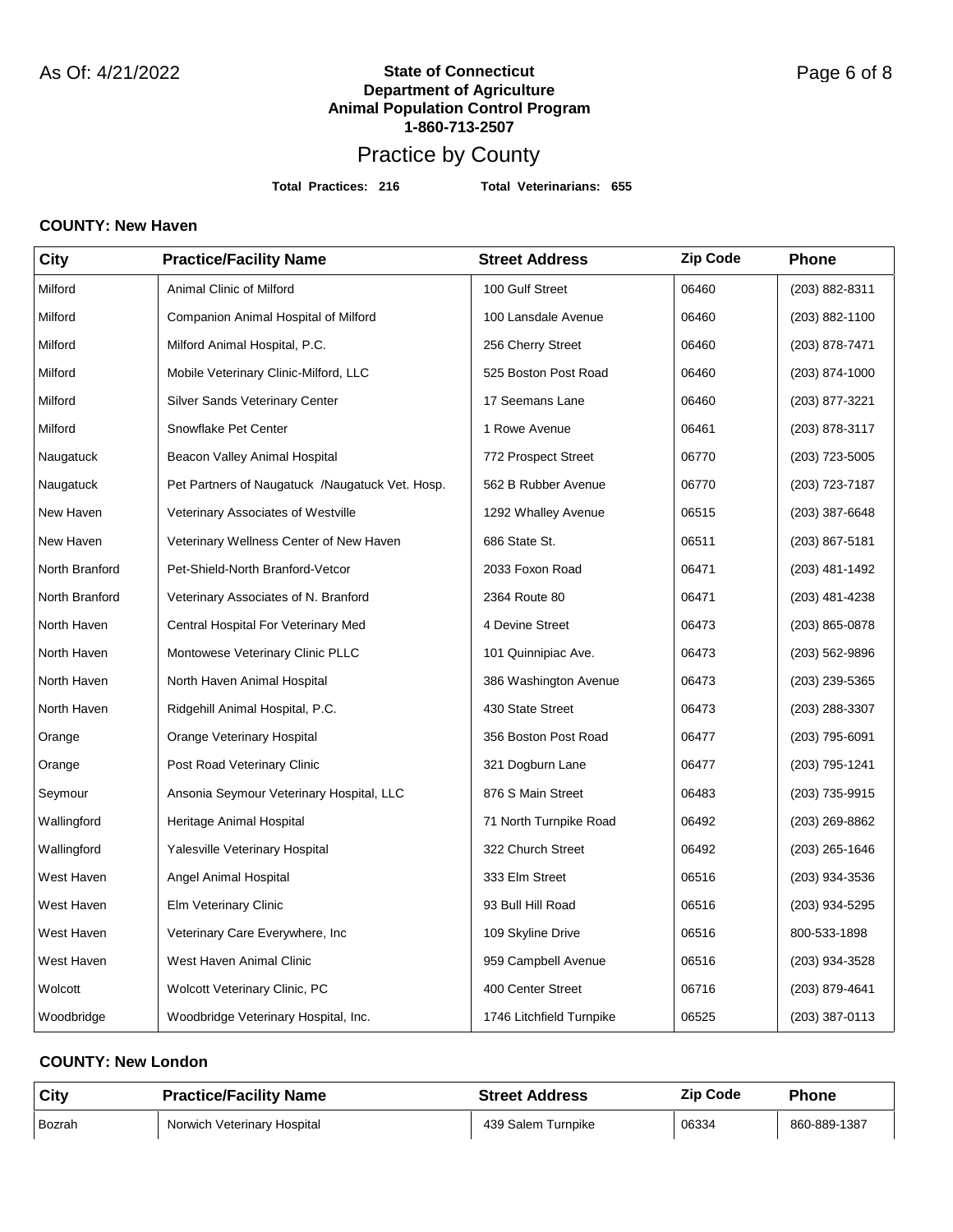**Total Practices: 216 Total Veterinarians: 655**

### **COUNTY: New London**

| City             | <b>Practice/Facility Name</b>                      | <b>Street Address</b>          | <b>Zip Code</b> | Phone          |
|------------------|----------------------------------------------------|--------------------------------|-----------------|----------------|
| Colchester       | Colchester Veterinary Hospital                     | 364 Old Hartford Road          | 06415           | (860) 537-3435 |
| East Lyme        | Goodfriends Veterinary Clinic                      | 339 Flanders Rd., Suite 104    | 06333           | (860) 739-4637 |
| Groton           | <b>Companion Animal Hospital</b>                   | 801 Poquonnock Road            | 06340           | (860) 449-9800 |
| Jewett City      | Lisbon Veterinary Clinic (Lorient Pet Services LLC | 91 River Road                  | 06351           | (860) 376-4050 |
| Lebanon          | Lebanon Veterinary Hospital                        | 920 Trumbull Highway           | 06249           | (860) 642-7936 |
| Lebanon          | Meadow Hill Veterinary Shoppe, LLC                 | 159 Exeter Road                | 06249           | (860) 642-3450 |
| Ledyard          | Groton-Ledyard Veterinary Hospital                 | 5 Lorenz Industrial Pkwy       | 06339           | (860) 464-1045 |
| <b>Mystic</b>    | Four Paws Veterinary Services                      | P.O. Box 613, 151 Cow Hill Rd. | 06355           | (860) 536-4204 |
| <b>Mystic</b>    | New England Veterinary Medical Center              | 144 Whitehall Avenue           | 06355           | (860) 536-3999 |
| Mystic           | Northeastern Veterinary Care Center                | 144 Whitehall Avenue           | 06355           | (860) 980-3047 |
| Niantic          | Niantic Animal Hospital, LLC                       | 9 Lake Avenue                  | 06357           | (860) 691-0667 |
| Noank            | Noank Mystic Veterinary Hospital                   | 2 Elm Street, Route 215        | 06340           | (860) 536-6656 |
| North Stonington | North Stonington Veterinary Clinic                 | 71 New London Turnpike         | 06359           | (860) 535-3666 |
| Norwich          | Norwichtown Animal Care                            | 177 Otrobando Avenue           | 06360           | (860) 886-0188 |
| Old Lyme         | <b>Clark Veterinary Hospital</b>                   | 445 Shore Road                 | 06371           | (860) 434-1763 |
| Old Lyme         | Old Lyme Veterinary Hospital                       | 1 Davis Road West              | 06371           | (860) 434-8387 |
| Pawcatuck        | Pawcatuck Veterinary Clinic                        | 37 South Broad Street          | 06379           | (860) 535-5813 |
| Preston          | Preston Animal Hospital                            | 38 Doolittle Road              | 06365           | (860) 889-4736 |
| Salem            | Salem Valley Veterinary Clinic, P.C.               | 12 Centre Street               | 06420           | (860) 859-1649 |
| Stonington       | Stonington Veterinary Hospital                     | 785 Stonington Road            | 06378           | (860) 535-3011 |
| Uncasville       | Montville Animal Hospital                          | 907-B Route 32                 | 06382           | (860) 848-1277 |
| Waterford        | VCA-New London Animal Hospital                     | 122 Cross Road                 | 06385           | (860) 442-0611 |
| Waterford        | Waterford Animal Hospital                          | 14 Miner Lane                  | 06385           | (860) 443-1893 |

### **COUNTY: Tolland**

| City                    | <b>Practice/Facility Name</b>     | <b>Street Address</b> | <b>Zip Code</b> | <b>Phone</b>   |
|-------------------------|-----------------------------------|-----------------------|-----------------|----------------|
| <b>Bolton</b>           | <b>Bolton Veterinary Hospital</b> | 222 Boston Turnpike   | 06043           | (860) 646-6134 |
| <b>Hebron</b>           | <b>Hebron Veterinary Hospital</b> | 43 W Main St.         | 06248           | (860) 228-4324 |
| Mansfield Center        | East Brook Animal Hospital        | 143 Storrs Road       | 06250           | (860) 456-1759 |
| <b>Mansfield Center</b> | Kirby Veterinary Hospital, LLC    | 266 Stafford Rd       | 06250           | (860) 450-0505 |
| <b>Stafford Springs</b> | <b>Stafford Veterinary Center</b> | 27 Buckley Highway    | 06076           | (860) 684-5868 |